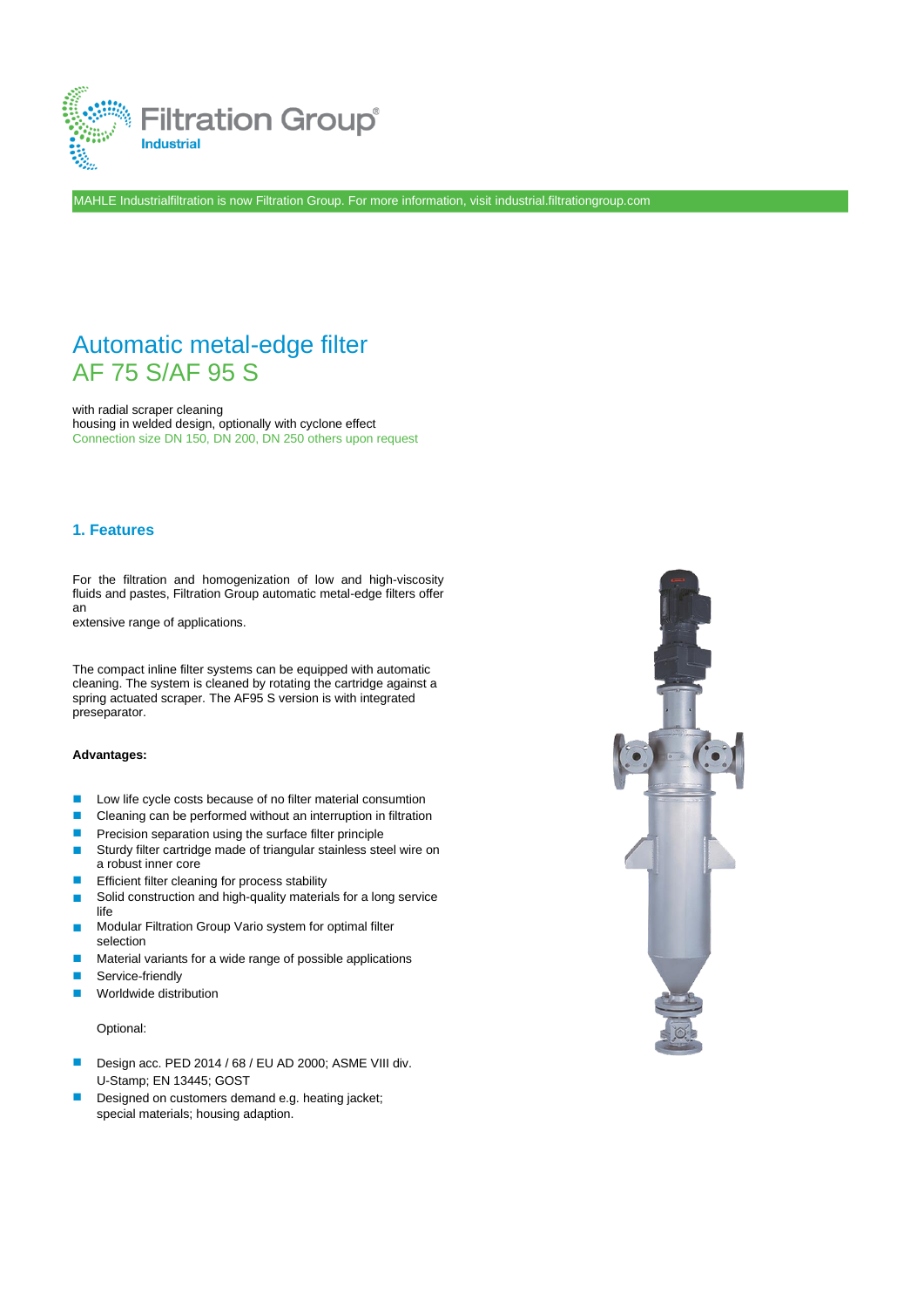### **2. Functional principle**

The Filtration Group metal-edge filter system is used for filtering and homogenizing an extensive range of liquids and pastes. The compact, inline filter system does not consume any filter material and therefore no disposal is required afterwards.

With the modular Filtration Group Vario system on the Filtration Group metal-edge filters it is possible to configure up to three filter cartridges above one another when high throughput rates are needed.

The filter can be cleaned either automatically or semi-automatically without interrupting operation. The concentrated solids are easily drained by opening the system for a short time.

The medium being cleaned is guided into the filter housing under pressure or in suction mode. It flows inward through the Filtration Group filter cartridges. The solids are separated on the surface of the triangular wires of the filter cartridge.



The filtered fluid exits the filter housing at the top opposite the inlet connection. In the AF 95 S version, the integrated preseparator relieves the filter cartridge of coarse and heavy particles by means of a tangential flow around the tube.

Cleaning of the filter is performed either when a preset differential pressure limit is reached or after a specified cycle time elapses. Here the Filtration Group filter cartridges are rotated against spring actuated scrapers.

The special gap geometry of the filter cartridge ensures efficient cleaning.

The particles or agglomerates are skimmed from the surface and settle in the collection cone. The patented bearing in the filter cartridges (AKF system) prevents high axial forces and simplifies the cleaning procedure.

The residue that settles in the collection cone can be emptied through the drain valve either when the machine is stopped or during filtration.

#### **On the Filtration Group metal-edge filter AF 75 S, coiled cartridges, welded cartridges, and perforated foils can be used.**

#### **Filtration Group coiled cartridge (standard):**

- Optimal cleaning with sharp-edged triangular wire
- Large effective filter surface ◼
- Precise, small gap widths ◼
- High differential pressure stability and torsional strength ◼
- Different material combinations possible ◼

#### **Filtration Group welded cartridge:**

- High wear resistance to abrasive media
- Sturdy trapezoidal profile for highviscosity media ◼
- Continuous welded design ◼
- Stainless steel construction ◼

#### **Filtration Group perforated foil:**

- ◼ Specified sharp-edged hole diameter
- ◼ Asymmetric hole pattern
- ◼ Continuous welded design
- ◼ Manufactured in stainless steel or nickel
- Suitable for filtering fibrous waste material ◼
	- 1 Inlet connection
	- 2 Inlet plenum
	- 3 Filtration Group filter cartridge
	- 4 Triangular wire winding
	- 5 Triangular wire
	- 6Plenum for filtered fluid
	- 7 Outlet connection
	- 8Particle collection cone
	- 9Scraper
	- 10 Cleaning drive with gear motor or hand ratchet
	- 11 Drain valve (automatic or manual)
	- 12 Differential pressure indicator/switch / manometer Differential pressure gange with transmitter
	- 13 Feet



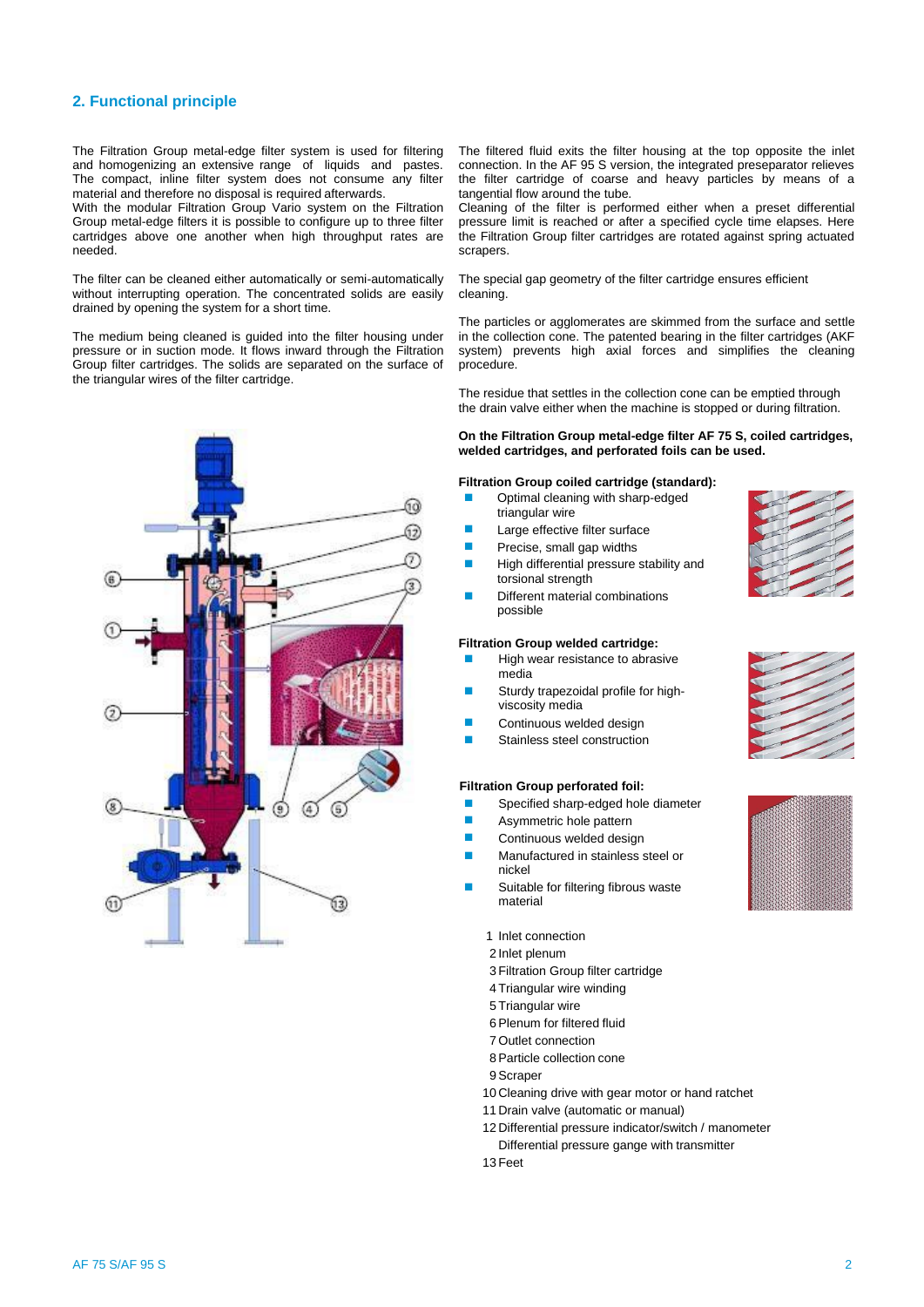### **3. Technical data**



| <b>Filter data</b> |  |
|--------------------|--|

| Max. operating pressure: - 10 bar, optional 16 bar |                                                                                                              |
|----------------------------------------------------|--------------------------------------------------------------------------------------------------------------|
| Max. operating<br>temperature:                     | - 100 °C, optional 200 °C                                                                                    |
| Design according:                                  | PED 2014 / 68 / EU                                                                                           |
| Materials:                                         | - Housing and cover: Cast steel,<br>1.4571                                                                   |
|                                                    | - Internals: Cast steel, stainless steel,<br>AL                                                              |
|                                                    | - Bearing bushes: PTFE based                                                                                 |
|                                                    | - Seals: FKM (Viton), PTFE                                                                                   |
|                                                    | - Coiled cartridge: 1.4581; 1.4571 ( $\Delta p$<br>max. 30 bar) or Al, 1.4571 ( $\Delta p$ max.<br>$10$ bar) |
|                                                    | - Welded cartridge: 1.4571<br>$(\Delta p \text{ max. } 10 \text{ bar})$                                      |
|                                                    | - Element perforated foil: 1.4571 or<br>Al, 1.4571 or Al, Ni                                                 |
|                                                    | $(\Delta p \text{ max}: 10 \text{ bar})$                                                                     |
| Cover fastening:                                   | - 8 x M20 hexagon screws                                                                                     |
| Connections and nominal                            |                                                                                                              |
| diameters:                                         | - A-inlet DN 150, DN 200, DN 250<br>- B-outlet: DN 150, DN 200, DN 250<br>$-C$ -drain: DN 100                |
|                                                    | - G-indicator: DN 25<br>All threaded holes acc. to                                                           |
|                                                    | DIN 3852 form $X$<br>flanges acc. to<br>EN 1092-1/11B1/PN 16 (Standard,<br>depending on operating pressure   |
| Drive shaft seal:                                  | and temp.)<br>Gland packing rings made of PTFE<br>fibre with disc spring pretension                          |

| AF7592-- 2083 1900 1490 |  |     | 319 | 440 |
|-------------------------|--|-----|-----|-----|
| AF759.-- 2526 1900 1490 |  |     | 319 | 460 |
| AF7582-- 1813 1630 1220 |  |     | 267 | 410 |
| AF758.-- 2256 1630 1220 |  |     | 267 | 430 |
| AF7572-- 1543 1360      |  | 950 | 215 | 380 |
| AF757.-- 1986 1360 950  |  |     | 215 | 400 |
|                         |  | --  |     |     |
|                         |  |     |     |     |
|                         |  |     |     |     |

 $\begin{array}{c} |W| \times Z \\ (mm) (mm) (mm) \end{array}$ 

weight<br>(kg)

cleaning

drive

ratchet gear motor

ratchet<br>gear motor

ratchet<br>gear motor

volume

 $(1)$ 

### **Motor data**

Spur gear motor Multirange winding

type

|                             | Hz | KW   | rpm   |      |
|-----------------------------|----|------|-------|------|
| $\Delta$ 230 ± 10%          | 50 | 0.25 | 11.80 | 1.4  |
| $\sim$ 400 ± 10%            | 50 | 0.25 | 11.80 | 0.8  |
| $\Delta$ 266 ± 10%          | 60 | 0.3  | 12.6  | 1.5  |
| $\frac{\lambda}{460}$ ± 10% | 60 | 0.3  | 12.6  | 0.75 |

Protection class: IP55, ISO-class F; output torque 190 Nm

Optional:

- Ex protection acc. to ATEX 2014/34/EU

**-** Electrical design in Ex II 2G T3

- Mechanical design in Ex II 2G c T3

Optional:

- heating jacket
- ASME
- EN 13445

Other types available on request.

**Note: Technical data is subject to change without notice.**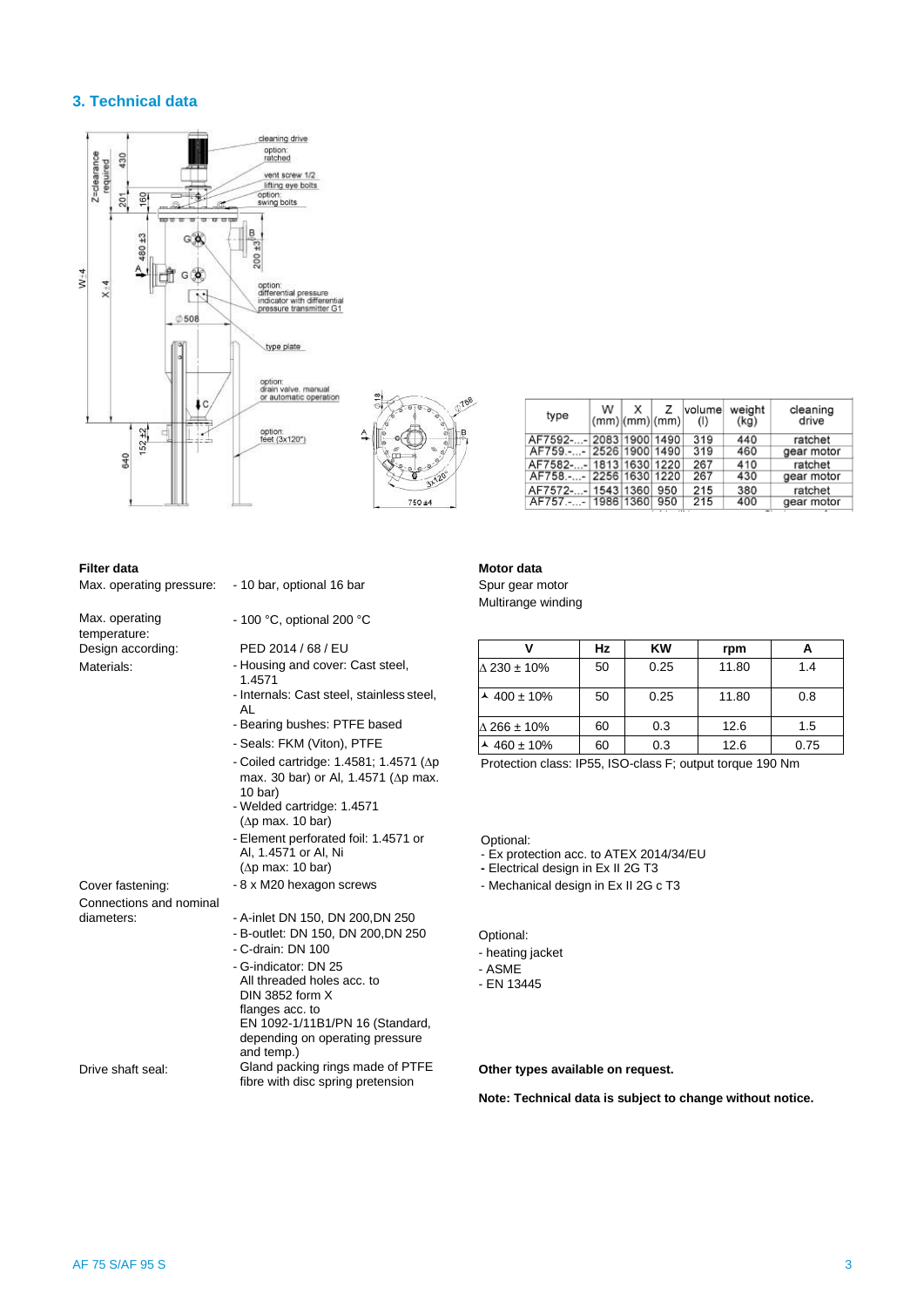### **4. Design and application**

| Cartridge<br>type<br>(s. sec. 6) | Total<br>surface<br>in $cm2$ |    |    |    | Gap width/hole width in $\mu$ m/<br>effective gap surface in cm <sup>2</sup> |     |     |     |     |     |     |     |     |     |      |      |      |      |
|----------------------------------|------------------------------|----|----|----|------------------------------------------------------------------------------|-----|-----|-----|-----|-----|-----|-----|-----|-----|------|------|------|------|
|                                  |                              | 30 | 40 | 50 | 60                                                                           | 80  | 100 | 130 | 160 | 200 | 250 | 300 | 360 | 500 | 1000 | 1500 | 2000 | 4000 |
| AF 6016                          | 862                          | 48 | 63 | 77 | 91                                                                           | 117 | 142 | 176 | 206 |     |     |     |     |     |      |      |      |      |
| AF 6026                          | 862                          |    |    | 50 | 59                                                                           | 77  | 95  | 119 | 142 | 170 | 203 | 231 | 264 | 328 | 473  | 555  | 608  |      |
| AF 6036                          | 862                          | 48 | 63 | 77 |                                                                              | 117 | 141 | 175 | 206 |     |     |     |     |     |      |      |      |      |
| AF 6046                          | 862                          |    |    | 50 | 59                                                                           | 77  | 94  | 119 | 141 | 170 | 202 | 231 | 263 | 326 | 471  | 553  | 206  |      |
| AF 6066                          | 836                          |    |    |    |                                                                              |     |     |     |     |     |     |     |     | 184 | 302  | 385  | 446  | 634  |
| AF 6076                          | 836                          |    |    |    |                                                                              | 63  | 77  | 97  | 117 | 141 | 169 | 195 | 224 | 282 |      |      |      |      |
| AF 6086                          | 836                          |    |    | 56 | 67                                                                           | 89  | 112 |     |     |     |     |     |     |     |      |      |      |      |
| AF 50116                         | 836                          |    |    |    |                                                                              |     | 188 |     |     | 155 |     |     |     | 188 |      |      |      |      |
| AF 50126                         | 836                          |    |    |    |                                                                              |     | 82  |     |     | 147 |     |     |     | 228 |      |      |      |      |
| AF 50136                         | 836                          |    |    |    |                                                                              |     | 82  |     |     | 147 |     |     |     | 228 |      |      |      |      |
| AF 6006                          | 836                          |    |    |    |                                                                              |     |     |     |     |     |     |     |     |     | 190  | 278  | 190  | 337  |

recommended design

### **Cleaning and emptying**



#### **Fully automatic operation:**

Filtration usually occurs under pressure. The filter is cleaned after a programmed time or a preset number of cycles or according to the differential pressure. We recommend cleaning the system at approximately 4 times the initial differential pressure. The cleaning motor runs for about 10 seconds (about three turns of the filter cartridge). This is sufficient for a thorough cleaning. In certain rare cases it may be necessary to run the motor continuously. The drive shaft is always turned clockwise. The filter is emptied by opening the drain valve. This can either take place synchronously with cleaning or be time or cycle controlled, depending on the residue concentration. The opening time of the drain valve can be set between 2 and 6 seconds. The filter can be emptied in suction mode using a buffer or by interrupting the filtration process.

Semi-automatic and manual operation are also possible.

See the Instruction Manual for further information.



The curves represent the volumetric flow through the entire filter system (filter housing including for example one cartridge) and refer to a differential pressure of 0.3 bar. Specific information about process data is essential for reliable operation of an automatic filter.

Important note on performance curve! It's an example of element AF 6016. The number of dements per filter results from type number key in point 6.

Viscosity in mm²/s



 $y =$  volumetric flow V [I/min]

 $x =$  gap width f [µm]

# **5. Performance curves**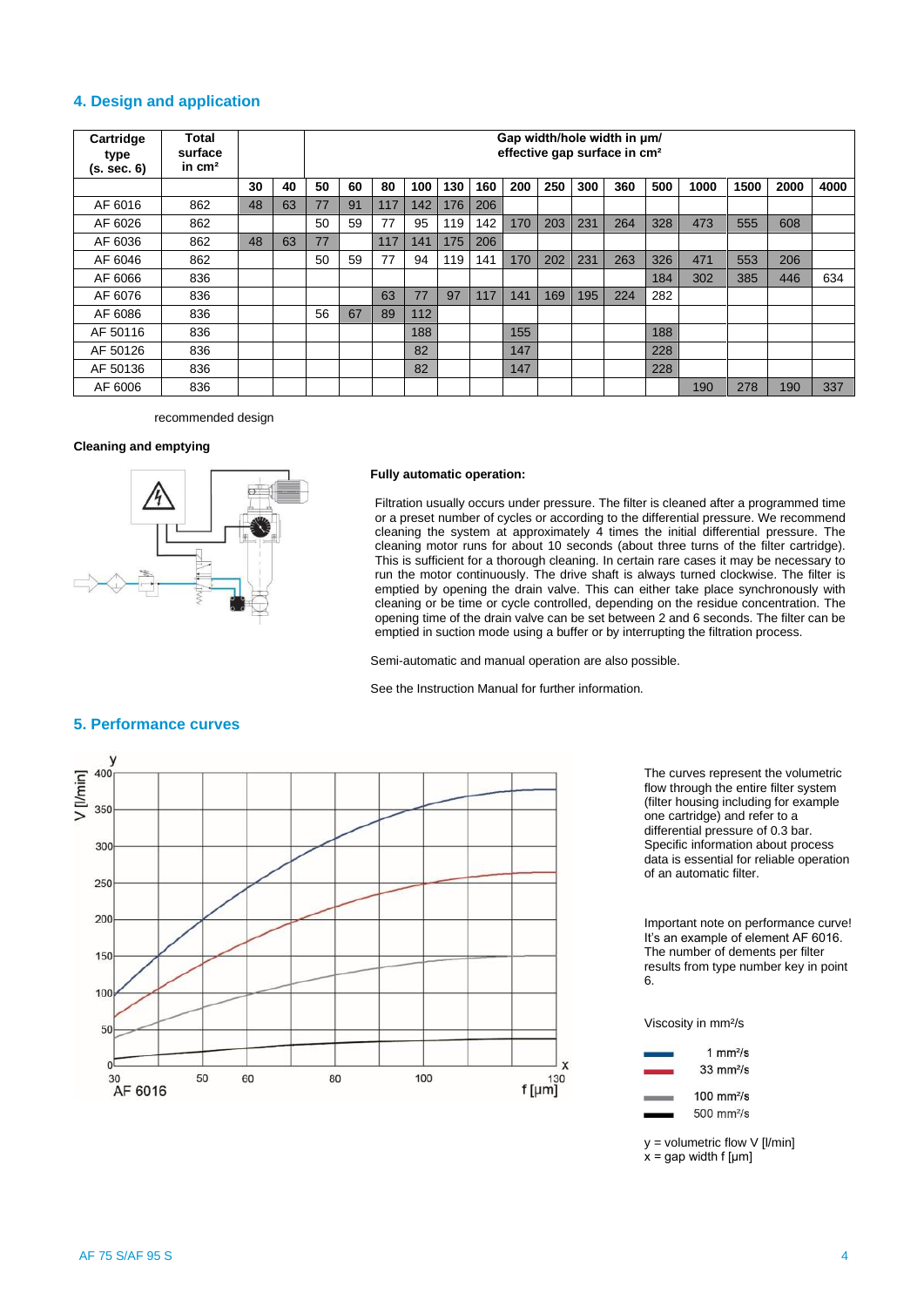## **6. Type number key**

|             |                |                       |                                                                                                                | Type number key with selection example for AF 7573-811-50200 S1             |              |                                        |                 |                         |                                           |          |                                                                                                                         |  |  |  |
|-------------|----------------|-----------------------|----------------------------------------------------------------------------------------------------------------|-----------------------------------------------------------------------------|--------------|----------------------------------------|-----------------|-------------------------|-------------------------------------------|----------|-------------------------------------------------------------------------------------------------------------------------|--|--|--|
|             |                |                       |                                                                                                                | Size / number of filter cartridge columns / function                        |              |                                        |                 |                         |                                           |          |                                                                                                                         |  |  |  |
| AF 75       |                |                       |                                                                                                                | 6 filter cartridge column Ø 110 mm / metal-edge filter with radial cleaning |              |                                        |                 |                         |                                           |          |                                                                                                                         |  |  |  |
| AF 95       |                |                       |                                                                                                                |                                                                             |              |                                        |                 |                         |                                           |          | 6 filter cartridge column Ø 110 mm / metal-edge filter with radial cleaning and preseparator through the cyclone effect |  |  |  |
|             |                |                       | <b>Number of filter cartridges</b>                                                                             |                                                                             |              |                                        |                 |                         |                                           |          |                                                                                                                         |  |  |  |
|             | 6              |                       | 1 filter cartridge per column                                                                                  |                                                                             |              |                                        |                 |                         |                                           |          |                                                                                                                         |  |  |  |
|             | 7              |                       |                                                                                                                | 2 filter cartridges per column                                              |              |                                        |                 |                         |                                           |          |                                                                                                                         |  |  |  |
|             | 8              |                       |                                                                                                                | 3 filter cartridges per column                                              |              |                                        |                 |                         |                                           |          |                                                                                                                         |  |  |  |
|             | 9              |                       |                                                                                                                | 4 filter cartridges per column                                              |              |                                        |                 |                         |                                           |          |                                                                                                                         |  |  |  |
|             |                | <b>Cleaning drive</b> |                                                                                                                |                                                                             |              |                                        |                 |                         |                                           |          |                                                                                                                         |  |  |  |
|             |                | 3                     | Gear motor 230/400 V, 50 Hz or 266/460 V, 60 Hz<br>Gear motor 230/400 V, 50 Hz or 266/460 V, 60 Hz Ex II 2G T3 |                                                                             |              |                                        |                 |                         |                                           |          |                                                                                                                         |  |  |  |
|             |                | 4                     |                                                                                                                |                                                                             |              |                                        |                 |                         |                                           |          |                                                                                                                         |  |  |  |
|             |                |                       | Inlet and outlet connections                                                                                   |                                                                             |              |                                        |                 |                         |                                           |          |                                                                                                                         |  |  |  |
|             |                |                       | 8                                                                                                              | DN 150 EN 1092-1 / 11 B1 / PN 16                                            |              |                                        |                 |                         |                                           |          |                                                                                                                         |  |  |  |
|             |                |                       | 9                                                                                                              | DN 200 EN 1092-1 / 11 B1 / PN 16                                            |              |                                        |                 |                         |                                           |          |                                                                                                                         |  |  |  |
|             |                |                       | 10                                                                                                             | DN 250 EN 1092-1 / 11 B1 / PN 16                                            |              |                                        |                 |                         |                                           |          |                                                                                                                         |  |  |  |
|             |                |                       |                                                                                                                | Permissible operating pressure in bar (housing/cover)                       |              |                                        |                 |                         |                                           |          |                                                                                                                         |  |  |  |
|             |                |                       |                                                                                                                | 1                                                                           | <b>PN10</b>  |                                        |                 |                         |                                           |          |                                                                                                                         |  |  |  |
|             |                |                       |                                                                                                                | $\mathbf{z}$                                                                | <b>PN 16</b> |                                        |                 |                         |                                           |          |                                                                                                                         |  |  |  |
|             |                |                       |                                                                                                                | 3                                                                           | <b>PN 25</b> |                                        |                 |                         |                                           |          |                                                                                                                         |  |  |  |
|             |                |                       |                                                                                                                | 4                                                                           | <b>PN 40</b> |                                        |                 |                         |                                           |          |                                                                                                                         |  |  |  |
|             |                |                       |                                                                                                                |                                                                             |              | <b>Material Seal FKM, bearing PTFE</b> |                 |                         |                                           |          |                                                                                                                         |  |  |  |
|             |                |                       |                                                                                                                |                                                                             | 1            |                                        |                 |                         |                                           |          | Standard: Housing in carbon steel, internals in carbon steel, EN-GJS-400-15,                                            |  |  |  |
|             |                |                       |                                                                                                                |                                                                             |              | aluminium                              |                 |                         |                                           |          |                                                                                                                         |  |  |  |
|             |                |                       |                                                                                                                |                                                                             | 2            |                                        |                 |                         |                                           |          | Standard: Housing in stainless steel 1.4571, internals in stainless steel                                               |  |  |  |
|             |                |                       |                                                                                                                |                                                                             | 3            |                                        |                 |                         |                                           |          | Standard: Housing in carbon steel, internals in stainless steel                                                         |  |  |  |
|             |                |                       |                                                                                                                |                                                                             |              | 5                                      |                 |                         | Differential pressure indicator and gauge |          |                                                                                                                         |  |  |  |
|             |                |                       |                                                                                                                |                                                                             |              |                                        |                 |                         | analogous $4 - 20$ mA/0 $- 10$ V          |          | PiS 3175 digital ∆p gauge, 2 setting points 0 - 16 bar adjustable and                                                   |  |  |  |
|             |                |                       |                                                                                                                |                                                                             |              | 9                                      |                 |                         |                                           |          | PiS 3180 Ex II 2G Exd IIC T5, 4 - 20 mA signal, static max. 40 bar,                                                     |  |  |  |
|             |                |                       |                                                                                                                |                                                                             |              |                                        | stainless steel |                         |                                           |          |                                                                                                                         |  |  |  |
|             |                |                       |                                                                                                                |                                                                             |              |                                        |                 |                         | Valves and control throttles              |          |                                                                                                                         |  |  |  |
|             |                |                       |                                                                                                                |                                                                             |              |                                        | 0               |                         | Without/special version                   |          |                                                                                                                         |  |  |  |
|             |                |                       |                                                                                                                |                                                                             |              |                                        |                 | <b>Drain valve</b>      |                                           |          |                                                                                                                         |  |  |  |
|             |                |                       |                                                                                                                |                                                                             |              |                                        |                 | 1                       | Ball valve, manual                        |          |                                                                                                                         |  |  |  |
|             |                |                       |                                                                                                                |                                                                             |              |                                        |                 | $\mathbf{2}$            |                                           |          | Ball valve, electropneumatic 24 V                                                                                       |  |  |  |
|             |                |                       |                                                                                                                |                                                                             |              |                                        |                 | 3                       |                                           |          | Ball valve, electropneumatic 230 V                                                                                      |  |  |  |
|             |                |                       |                                                                                                                |                                                                             |              |                                        |                 | 4                       | Ball valve, electric 24 V                 |          |                                                                                                                         |  |  |  |
|             |                |                       |                                                                                                                |                                                                             |              |                                        |                 | 5                       |                                           |          | Ball valve, electric 230 V                                                                                              |  |  |  |
|             |                |                       |                                                                                                                |                                                                             |              |                                        |                 | 6                       |                                           |          | Drain valve, electropneumatic 24 V, 10 bar                                                                              |  |  |  |
|             |                |                       |                                                                                                                |                                                                             |              |                                        |                 | 7                       |                                           |          | Drain valve, electropneumatic 230 V, 10 bar                                                                             |  |  |  |
|             |                |                       |                                                                                                                |                                                                             |              |                                        |                 | 8                       |                                           |          | Drain valve, electric 24 V, 10 bar                                                                                      |  |  |  |
|             |                |                       |                                                                                                                |                                                                             |              |                                        |                 | 9                       |                                           |          | Drain valve, electric 230 V, 10 bar                                                                                     |  |  |  |
|             |                |                       |                                                                                                                |                                                                             |              |                                        |                 |                         | <b>Cleaning valve</b>                     |          |                                                                                                                         |  |  |  |
|             |                |                       |                                                                                                                |                                                                             |              |                                        |                 |                         | $\mathbf{0}$                              | Without  |                                                                                                                         |  |  |  |
|             |                |                       |                                                                                                                |                                                                             |              |                                        |                 |                         |                                           |          | <b>Optional features</b>                                                                                                |  |  |  |
|             |                |                       |                                                                                                                |                                                                             |              |                                        |                 |                         |                                           | 0        | Without / other version                                                                                                 |  |  |  |
|             |                |                       |                                                                                                                |                                                                             |              |                                        |                 |                         |                                           |          |                                                                                                                         |  |  |  |
| <b>AF75</b> | $\overline{7}$ | $\mathbf{3}$          | -8                                                                                                             | $\mathbf{1}$                                                                | $\mathbf{1}$ | $-5$                                   | $\bf{0}$        | $\overline{\mathbf{2}}$ | $\bf{0}$                                  | $\bf{0}$ | - XXXX(end no. for special)/S1*                                                                                         |  |  |  |

\*end number completion: S1 welded, Version 1

| End number    | <b>Special version</b>                                               |
|---------------|----------------------------------------------------------------------|
| 3001          | Standard filter insert (complete), without housing and without drive |
| 3002          | Standard filter insert (complete), without housing, with drive       |
| 3400          | With double jacket for heating / cooling PN 10 bar                   |
| 3700          | PTFE seals                                                           |
| <b>Others</b> | Upon request                                                         |